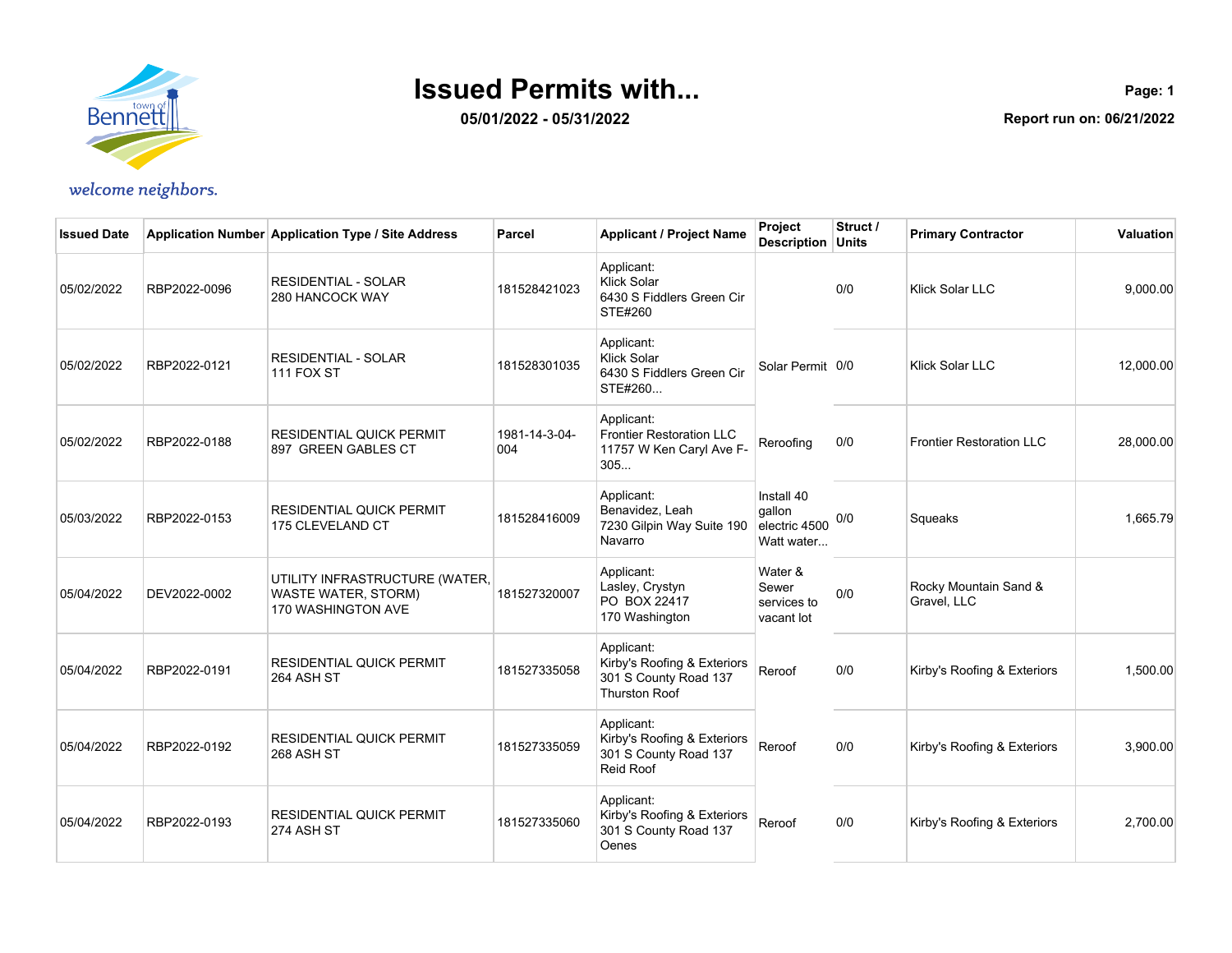

**05/01/2022 - 05/31/2022**

| <b>Issued Date</b> |                | Application Number Application Type / Site Address        | Parcel        | <b>Applicant / Project Name</b>                                                                 | Project<br>Description Units                            | Struct / | <b>Primary Contractor</b>                | <b>Valuation</b> |
|--------------------|----------------|-----------------------------------------------------------|---------------|-------------------------------------------------------------------------------------------------|---------------------------------------------------------|----------|------------------------------------------|------------------|
| 05/04/2022         | RBP2022-0194   | <b>RESIDENTIAL QUICK PERMIT</b><br>276 Ash St             | 000276 Ash St | Applicant:<br>Kirby's Roofing & Exteriors<br>301 S County Road 137<br>276 Ash St. - Hudson Roof | Reroof 276<br>Ash St. No<br>Parcel #                    | 0/0      | Kirby's Roofing & Exteriors              | 6,000.00         |
| 05/04/2022         | ROW2022-0006   | <b>RIGHT OF WAY</b><br>170 WASHINGTON AVE                 | 181527320007  | Applicant:<br><b>TRAYLOR LAWRENCE</b><br>AND FIELDER ROCHELLE sewer<br>170 WASHINGTON AVE       | ROW for<br>water and<br>services to                     | 0/0      | Rocky Mountain Sand &<br>Gravel, LLC     |                  |
| 05/05/2022         | BP2022-0004    | <b>SIGN</b><br>965 S FIRST ST                             | 181533401008  | Applicant:<br>Francis, Barbara<br>965 S First St. Unit C<br>Subway Exterior Sign                | Replace<br>exterior sign                                | 0/0      | Dun-Rite Signs, Inc                      | 1.611.00         |
| 05/05/2022         | CBP2022-0001   | COMMERCIAL - NEW/TENANT<br><b>FINISH</b><br>1066 S 1ST ST | 181534303004  | Applicant:<br><b>GAYESKI CAPITAL</b><br><b>EQUITIES LLC</b><br>905 W 124TH AVE STE              | Sonic New<br><b>Building</b>                            | 0/0      | <b>Waner Construction</b><br>Company Inc | 835,000.00       |
| 05/05/2022         | FEN2022-0008   | <b>FENCE</b><br>217 HARRISON DR                           | 181528420039  | Applicant:<br><b>GARCIA DONALD J AND</b><br><b>GARCIA EVELINE</b><br>217 HARRISON DRIVE         | 217 Harrison 0/0<br>Fence                               |          |                                          |                  |
| 05/06/2022         | BP2021-230     | <b>RESIDENTIAL</b><br>45826 Red Tail Drive                |               | Applicant:<br>DR Horton<br>9555 South kingston court<br>Single Fam                              | SFD, X301,<br>Elev. A.<br>Oversize 2<br>car, AC,        | 0/0      | <b>DR Horton</b>                         |                  |
| 05/09/2022         | EVENT2022-0002 | SPECIAL EVENT PERMIT<br>525 4TH ST                        | 181527305004  | Applicant:<br>KOST DAVID A KOST<br><b>JUSTIN W</b><br>525 4TH ST                                | Close the<br>street<br>between 3rd<br>and 4th St        | 0/0      |                                          |                  |
| 05/09/2022         | FEN2022-0009   | <b>FENCE</b><br>545 5TH ST                                | 181527205014  | Applicant:<br>LAPTHORNE NICHOLAS<br>JAMES AND LAPTHORNE of house 3.5'<br><b>MOLLIE JEAN</b>     | Install 74' of<br>fence in front $_{0/0}$<br>tall cedar |          | <b>JM Construction LLC</b>               | 2,200.00         |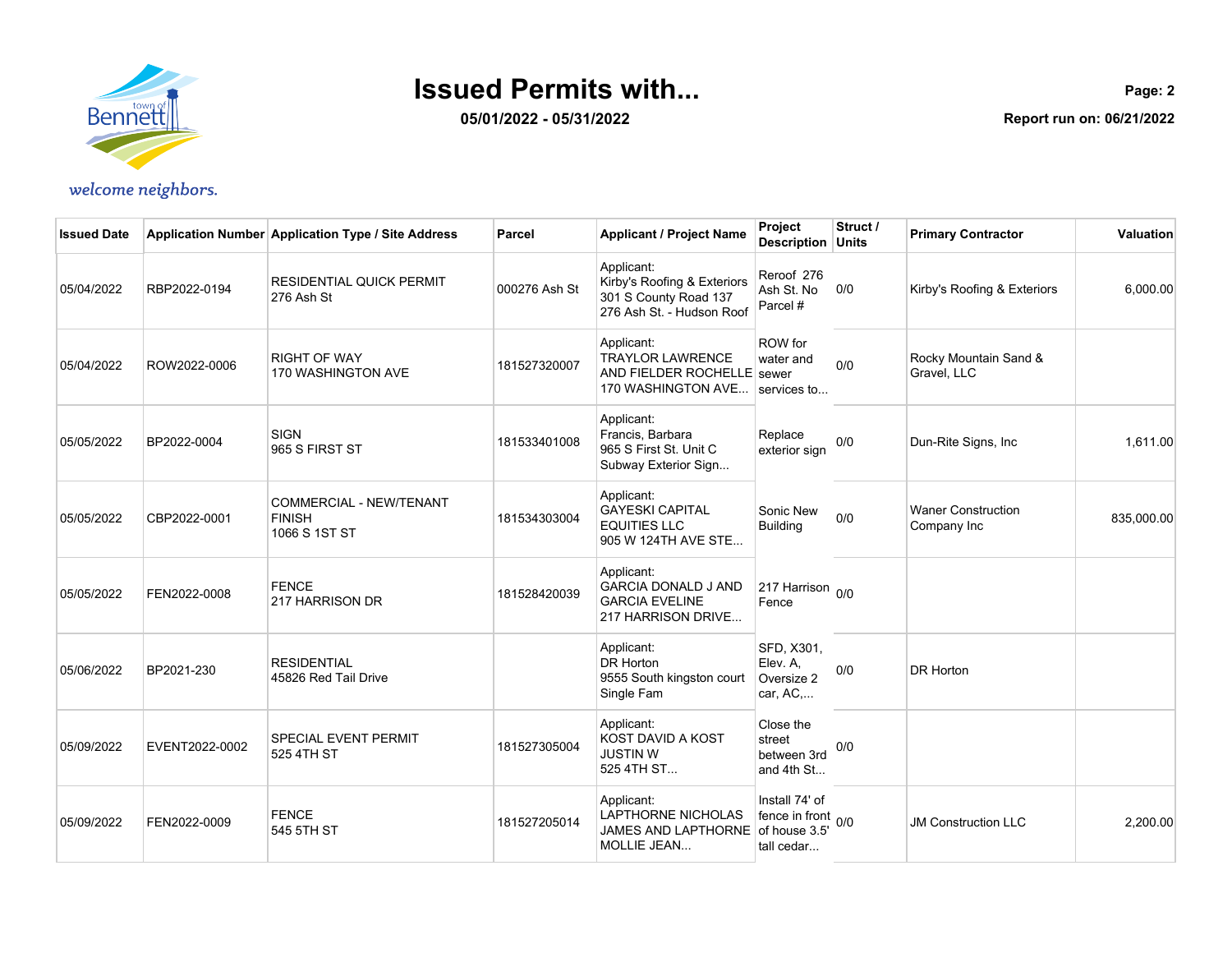

**05/01/2022 - 05/31/2022**

| <b>Issued Date</b> |              | Application Number Application Type / Site Address   | Parcel               | <b>Applicant / Project Name</b>                                                   | Project<br><b>Description Units</b>                            | Struct / | <b>Primary Contractor</b>          | Valuation |
|--------------------|--------------|------------------------------------------------------|----------------------|-----------------------------------------------------------------------------------|----------------------------------------------------------------|----------|------------------------------------|-----------|
| 05/09/2022         | RBP2022-0197 | <b>RESIDENTIAL QUICK PERMIT</b><br>600 CENTENNIAL DR | 181528421003         | Applicant:<br>Jeffrey Haug<br>501 S Cherry Street, Suite<br>1100                  | Replace cast<br>iron sewer<br>pipe under<br>basement           | 0/0      | <b>Sewer Solutions</b>             | 7,000.00  |
| 05/09/2022         | RBP2022-0198 | <b>RESIDENTIAL QUICK PERMIT</b><br>203 MADISON DR    | 181528418044         | Applicant:<br>Power Home Remodeling<br>Group<br>2501 Seaport Drive                | <b>R&amp;R 11 win</b><br>(sm sz/loc).<br>U-factor<br>0.27, SHG | 0/0      | Power Home Remodeling<br>Group     | 23,492.45 |
| 05/09/2022         | ROW2022-0001 | <b>RIGHT OF WAY</b><br>205 Ash St                    | 0205 Ash St          | Applicant:<br>United States Postal<br>Service<br>P.O. Box 9998                    | Bore 150',<br>stub up at<br>building, pull<br>RG11, add        | 0/0      | SEFNCO Communications,<br>Inc      |           |
| 05/10/2022         | LS2022-0003  | RESIDENTIAL - LANDSCAPE<br>335 MAPLE ST              | 181534206006         | Applicant:<br>PRIETO ANTHONY AND<br>PRIETO ROSEANN AND<br><b>ASIAIN ANDREW</b>    | 335 Maple<br>Landscape                                         | 0/0      |                                    |           |
| 05/10/2022         | RBP2022-0190 | <b>RESIDENTIAL QUICK PERMIT</b><br>125 COOLIDGE CT   | 181528415014         | Applicant:<br>Valcore Roofing & Exteriors<br>150 E 29th Street Ste 200A<br>McDole | Residential<br>Reroof &<br>Siding                              | 0/0      | Valcore Roofing & Exteriors        | 7,962.00  |
| 05/11/2022         | RBP2022-0199 | <b>RESIDENTIAL QUICK PERMIT</b><br>979 PINEHURST CT  | 1981-14-4-03-<br>011 | Applicant:<br>Renewal By Andersen<br>1401 WEST BAYAUD aVE<br>Watt                 | Window<br>replacement                                          | 0/0      | Renewal By Andersen                | 9,406.00  |
| 05/11/2022         | RBP2022-0205 | <b>RESIDENTIAL QUICK PERMIT</b><br>550 3RD ST        | 181527204017         | Applicant:<br>Safe Investment Sewer &<br>Drain, LLC<br>9170 Fig Street            | Sewer<br>Repair With<br>Double<br>Sweeps                       | 0/0      | Safe Investment Sewer and<br>Drain | 500.00    |
| 05/12/2022         | LS2022-0005  | RESIDENTIAL - LANDSCAPE<br>700 GREEN GABLES WAY      | 1981-14-3-02-<br>002 | Applicant:<br>WHALEN MICHAEL R,<br><b>WHALEN VICKI L</b><br>700 GREEN GABLES      | Replace<br>existing lawn 0/0<br>with new sod<br>3000 sf        |          |                                    |           |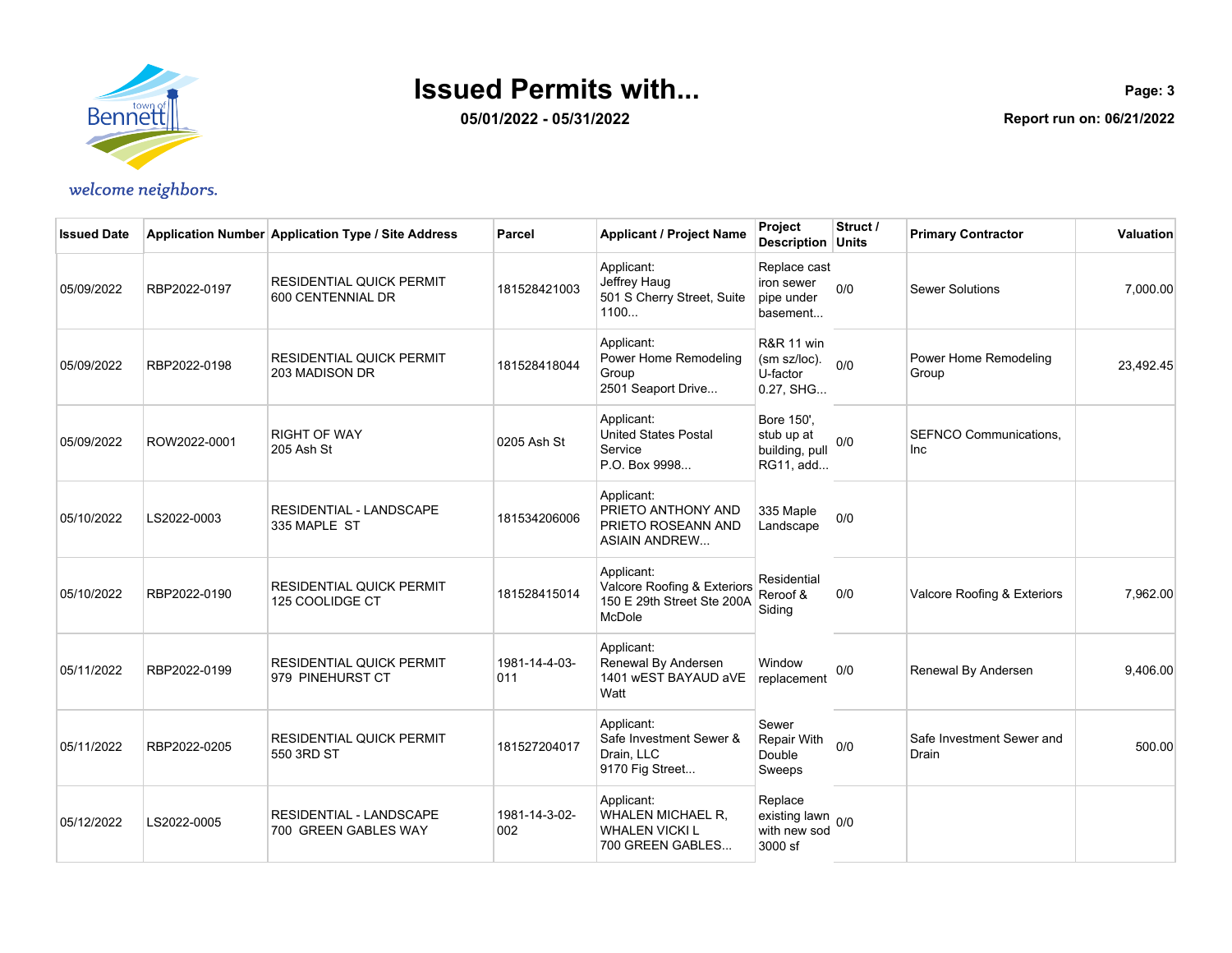

**05/01/2022 - 05/31/2022**

| <b>Issued Date</b> |              | Application Number Application Type / Site Address   | Parcel       | <b>Applicant / Project Name</b>                                                      | Project<br><b>Description Units</b>                         | Struct / | <b>Primary Contractor</b>                | Valuation  |
|--------------------|--------------|------------------------------------------------------|--------------|--------------------------------------------------------------------------------------|-------------------------------------------------------------|----------|------------------------------------------|------------|
| 05/12/2022         | RBP2022-0206 | <b>RESIDENTIAL QUICK PERMIT</b><br>257 HARRISON DR   | 181528420035 | Applicant:<br>Power Home Remodeling<br>Group<br>2501 Seaport Drive                   | Remove<br>existing<br>siding, soffit,<br>fascia,            | 0/0      | Power Home Remodeling<br>Group           | 27,926.72  |
| 05/16/2022         | RBP2022-0185 | <b>RESIDENTIAL QUICK PERMIT</b><br>560 CENTENNIAL DR | 181528421001 | Applicant:<br>McCoy, Kirk<br>1942 Broadway, Suite<br>314C<br>Murry                   | Re-Roof<br>Project                                          | 0/0      | Roof Technologies, LLC                   | 6,623.00   |
| 05/17/2022         | LS2022-0001  | RESIDENTIAL - LANDSCAPE<br>570 N 1ST ST              | 181527201009 | Applicant:<br>Vickery, Savannah<br>570 1st St<br>570 1st Clover Lawn                 | Obtain<br>permit and<br>watering<br>exemption               | 0/0      |                                          |            |
| 05/17/2022         | PZ2022-0005  | <b>TEMPORARY USE PERMIT</b><br>1066 S 1ST ST         | 181534303004 | Applicant:<br><b>Waner Construction</b><br>Company Inc<br>8950 Barrons Blvd Unit 1   | <b>Site Trailer</b>                                         | 0/0      | <b>Waner Construction</b><br>Company Inc |            |
| 05/18/2022         | RBP2022-0203 | <b>FENCE</b><br>490 WASHINGTON AVE #A & B            | 181527318006 | Applicant:<br>Felix, Juan<br>490 washington ave unit b<br>Fencing                    | I want to add<br>a 6ft cedar<br>privacy fence<br>to my yard | 0/0      |                                          | 2,500.00   |
| 05/23/2022         | RBP2022-0027 | <b>RESIDENTIAL - NEW</b><br>NO SITUS ADDRESS         | 181500000073 | Applicant:<br>Magallanes, Rafael<br>9193 S Jamaica St., CO<br>Lennar Homes Master Pl | <b>Plan 1366</b><br>with<br>elevations<br>Farmhouse         | 0/0      |                                          | 259.167.62 |
| 05/23/2022         | RBP2022-0028 | <b>RESIDENTIAL - NEW</b><br><b>NO SITUS ADDRESS</b>  | 181500000073 | Applicant:<br>Magallanes, Rafael<br>9193 S Jamaica St., CO<br>Lennar Homes Master Pl | <b>Plan 1813</b><br>with<br>elevations<br>Farmhouse         | 0/0      |                                          | 312,673.72 |
| 05/23/2022         | RBP2022-0029 | <b>RESIDENTIAL - NEW</b><br>NO SITUS ADDRESS         | 181500000073 | Applicant:<br>Magallanes, Rafael<br>9193 S Jamaica St., CO<br>Lennar Homes Master Pl | <b>Plan 2138</b><br>with<br>elevations<br>Farmhouse         | 0/0      |                                          | 358,829.76 |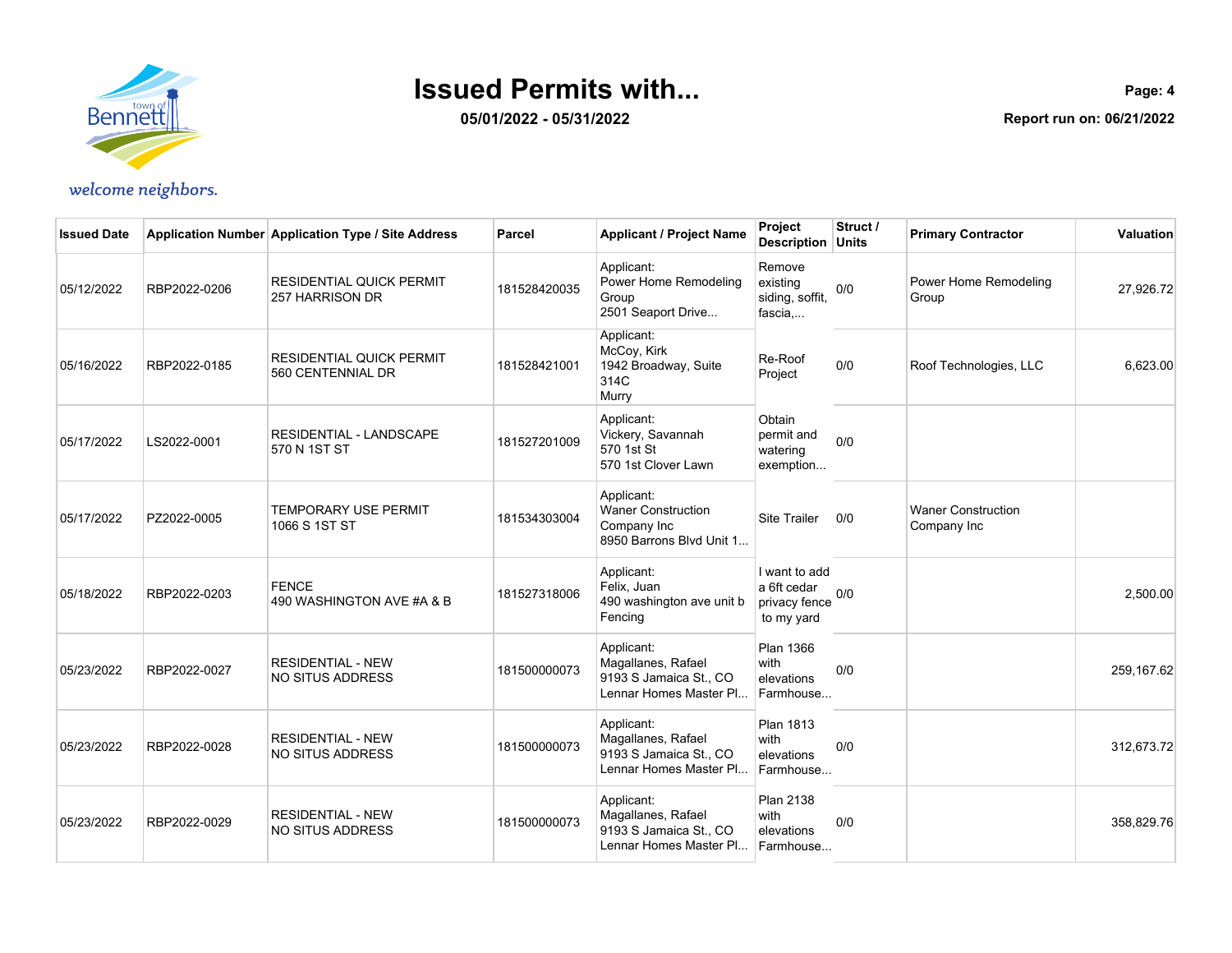

**05/01/2022 - 05/31/2022**

| <b>Issued Date</b> |              | Application Number Application Type / Site Address                                     | Parcel       | <b>Applicant / Project Name</b>                                                      | Project<br>Description Units                                | Struct / | <b>Primary Contractor</b>             | Valuation  |
|--------------------|--------------|----------------------------------------------------------------------------------------|--------------|--------------------------------------------------------------------------------------|-------------------------------------------------------------|----------|---------------------------------------|------------|
| 05/23/2022         | RBP2022-0030 | <b>RESIDENTIAL - NEW</b><br><b>NO SITUS ADDRESS</b>                                    | 181500000073 | Applicant:<br>Magallanes, Rafael<br>9193 S Jamaica St., CO<br>Lennar Homes Master Pl | <b>Plan 2377</b><br>with<br>elevations<br>Farmhouse         | 0/0      |                                       | 409,230.44 |
| 05/23/2022         | RBP2022-0212 | <b>RESIDENTIAL QUICK PERMIT</b><br>250 COLFAX AVE                                      | 181527321003 | Applicant:<br><b>Cummings Enterprises Inc</b><br>1258 Indianfield St<br>Re-roof      | Tear off 41<br>square, 1<br>layer, 4/12, 1<br>story, instal | 0/0      | <b>Cummings Enterprises Inc</b>       | 14,972.00  |
| 05/23/2022         | RBP2022-0213 | <b>RESIDENTIAL QUICK PERMIT</b><br>251 JEFFERSON DR                                    | 181528419049 | Applicant:<br>OConnor, Jerry<br>14792 E ELDORADO DR<br>AURORA CO 80014               | reroof                                                      | 0/0      | Ultimate Roofing Inc                  | 7,500.00   |
| 05/23/2022         | RBP2022-0214 | <b>RESIDENTIAL QUICK PERMIT</b><br>615 5TH ST                                          | 181527206006 | Applicant:<br><b>RUBIO TOMAS R AND</b><br><b>RUBIO MARY SUSAN</b><br>615 N 5TH ST    | R&R one<br>layer of<br>shingles 26<br>SQ Replac             | 0/0      | <b>JM Construction LLC</b>            | 10,000.00  |
| 05/26/2022         | DEV2022-0007 | UTILITY INFRASTRUCTURE (WATER,<br><b>WASTE WATER, STORM)</b><br>SH 79 & Marketplace Dr | 181533200003 | Applicant:<br>Kavan, CJ<br>2950 JAY ST.<br><b>Bennett Crossing</b>                   | <b>Bennett</b><br>Crossing<br><b>New</b><br>infrastructure  | 0/0      | <b>Three Sons Construction</b><br>LLC |            |
| 05/26/2022         | DEV2022-0008 | UTILITY INFRASTRUCTURE-<br>STREETS/SIDEWALKS/CONCRETE<br>SH 79 & Marketplace Dr        | 181533200003 | Applicant:<br>Kavan, CJ<br>2950 JAY ST.<br><b>Bennett Crossing</b>                   | <b>Bennett</b><br>Crossing<br>New<br>infrastructure         | 0/0      | Three Sons Construction<br>LLC        |            |
| 05/26/2022         | LS2022-0004  | <b>RESIDENTIAL - LANDSCAPE</b><br>222 HARRISON DR                                      | 181528421007 | Applicant:<br>Schenk, Margaret<br>222 Harrison Dr<br>Sod Installation 2200 Sq. ft.   |                                                             | 0/0      |                                       |            |
| 05/26/2022         | RBP2022-0166 | <b>RESIDENTIAL - NEW</b><br>105 YELLOWTAIL ST                                          | 181528303050 | Applicant:<br>DR Horton<br>9555 South kingston court<br>Sky View community           | <b>MP X450</b><br>structural<br>submittal to<br>add         | 0/0      | <b>DR Horton</b>                      | 1.00       |